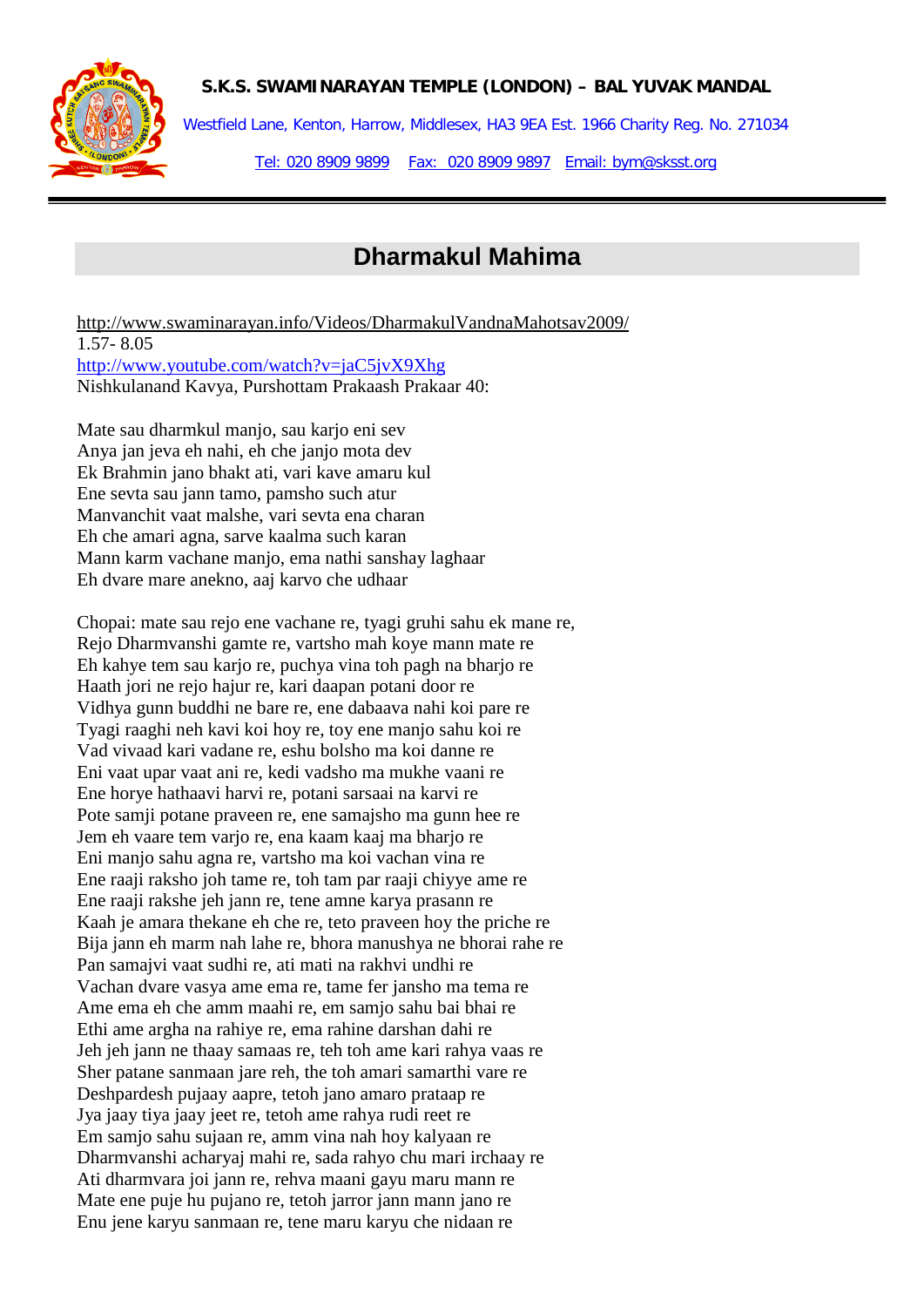

Westfield Lane, Kenton, Harrow, Middlesex, HA3 9EA Est. 1966 Charity Reg. No. 271034 Tel: 020 8909 9899 Fax: 020 8909 9897 Email: bym@sksst.org

Em jaani lejo sahu jann re, em bolya shri Bhagwan re Suni jann magan thaya re, dhanya dhanya swami keva rahya re Pachi sau acharya sevya re, tetoh mota such ne leva re.

Hence all should have firm faith in the Dharmakul and should all serve them. They are not like the other people; understand them to be great Devtas. They are Brahmins and that too of My family. By serving them you shall attain happiness too. By serving them and paying respect at their feet you will all attain your desires. This is My order, which should be followed for all time. Believe this by mind, action and speech there is no doubt in this at all. I want to from now give moksha to many.

Hence all should live in their commands whether it is the sadhu's or householders. Do not live by following your mind always live as they would want you to live. Do as they ask and never even step forward without asking them. Always be humble with them and cast away any foolishness. All renunciates, householders and even the likes of singers should live according to them. Never fall into arguments with them. If you keep them happy then I will be happy upon you. Do not think yourselves greater or knowledgeable than them nor enter into debates with them or think them without any good attributes. Whoever keeps them happy means that they are keeping Me happy. Do as they ask and always aid them in their work.

Follow their orders and do not live without their agna. They are in place of Me, only those who are worthy shall understand this. Other people will not understand this and are misinformed and fall into false understanding. But one should understand this talk and not have a false sense of belief. I live in the Acharyas through My divine speech do not see any different. All males and females should understand that the Acharyas live in Me and I live in them. I do not live far from them at all; I give My darshan through them. Whoever advances in Satsang shall understand that it's because I live close to them. Wherever the Acharyas shall be respected they will understand it to be because of My greatness. They will be venerated here and in other foreign lands and that is too because of My supremacy. Wherever they go they will triumph as I live in them in a great way. All should understand this greatly. As without Me there is no liberation.

I live in the Dharmvanshi Acharyas with my own will. I also live in those who follow Dharma greatly. Thus worshipping them I am too worshipped. All you people should realise such with firm minds. Whoever has respected the Acharyas in such a way has said to have done what I have stated for them to do. So all of you shall realise such. In that Shri Bhagwan spoke. All were happy to hear this and they thought how greatly God lives amongst us. Then all performed veneration of the Acharyas to attain the divine bliss of God.

#### **"One has to be** '**Dharmakul na Aashrit' to attain Moksha"** – Lord Shree Swaminarayan (Vachanamrit Gadhada No.1)

Dharmakul or Dharmavanshi = Divine lineage divine lineage (Guru Parampara) starting from Lord Swaminarayan up to the present and future lineage of Acharyas (Guru), whom Lord Swaminarayan adopted as His own sons and installed as Acharyas.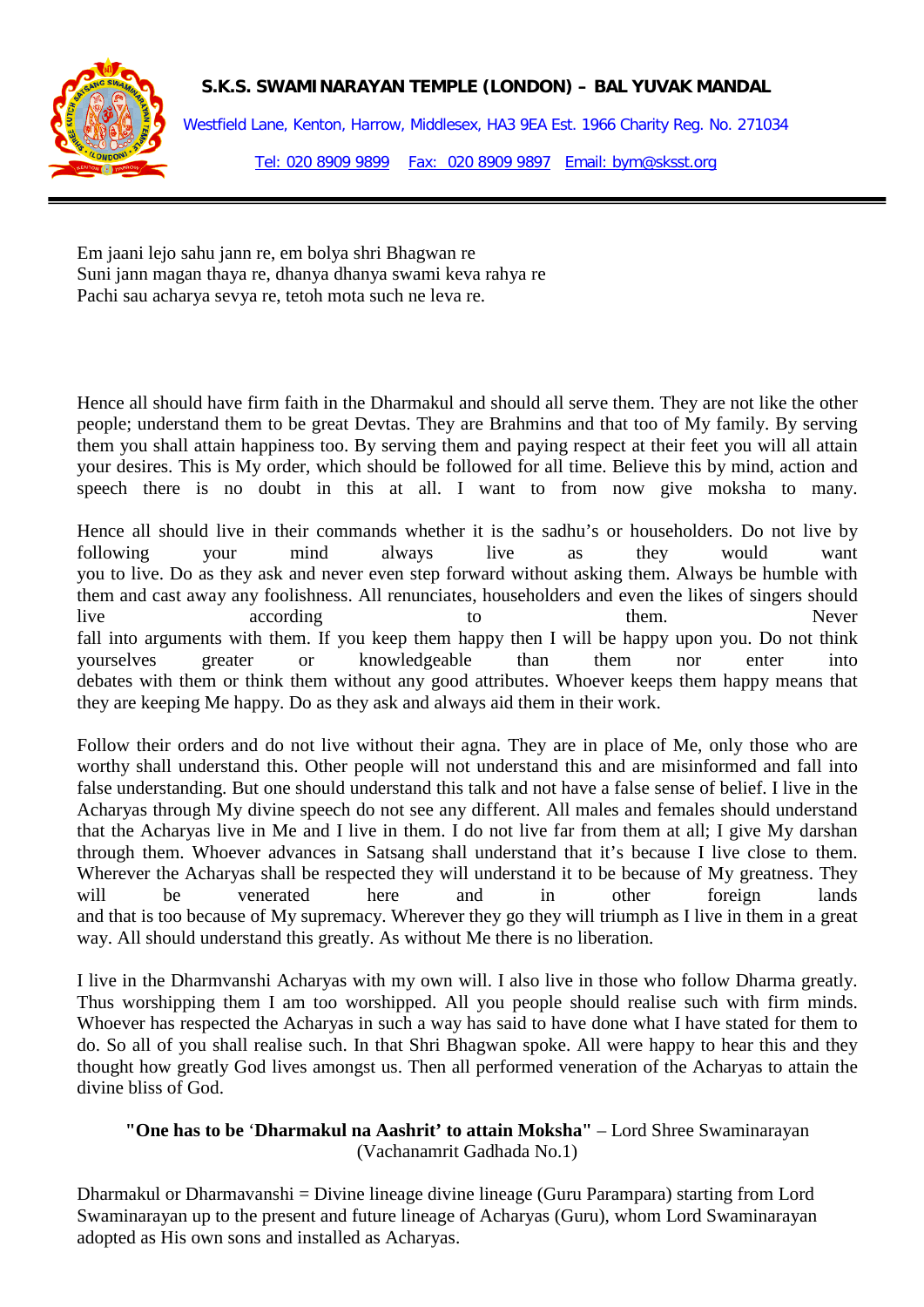

Westfield Lane, Kenton, Harrow, Middlesex, HA3 9EA Est. 1966 Charity Reg. No. 271034 Tel: 020 8909 9899 Fax: 020 8909 9897 Email: bym@sksst.org

The Acharyas are the sole representatives of Lord Swaminarayan and have the responsibility of managing the entire Swaminarayan movement as per the boundaries of each of the two Acharyas i.e. the Ahmedabad Gadi (NarNarayan dev) Acharya and the Vadtal Gadi (LaxmiNarayan dev) Acharya

To be '**Dharmakul na Aashrit'** or to be**' seeking refuge'** in the Dharmakul implies being initiated by the respective Acharyas into the authentic Swaminarayan fold so that one can qualify to:

- **1) Become a Swaminarayan devotee**
- **2) Do authentic bhakti (not just reap fruits but attain salvation)**
- **3) Attain the divine abode (Akshardham) in the divine service of Lord Swaminarayan**

The initiation of all Swaminarayan followers including the saints, by the respective Acharyas is what qualifies one to be in the genuine Swaminarayan fold

Bhagwan appointed and declared them as Acharyas at Vadtal in the Vikram Samvat Year 1882 on the eleventh day of the bright half of the Hindu month of Kartak (Tuesday, November 21, 1825 A.D.)

Job Role:

- Install idols of the Lord in temples
- Administer Saamaanya Diksha and Maha Bhagwati Diksha
- Rule the Sampraday like a king does his Kingdom
- Adhere to the code of the Desh Vibhag no Lekh

Thus it is clear that in a temple, if the Murti (idol) of the Lord is NOT installed by one of the Acharyas, then this is NOT a temple of Lord Shree Swaminarayan. A person who is NOT initiated as a Satsangi by their respective Acharya or the Gadiwalla, is NOT a devotee of Lord Shree Swaminarayan. NO other members of the Dharmadev family, except the Acharyas of Ahmedabad and Vadtal seats, are authorised to install the images of the Lord or to initiate the Lord's devotees.

## **Why Householder Acharyas?**

Many schools of worship that have defected from the original Swaminarayan Sampraday (original sampraday = currently headed by the lineage of spiritual Acharyas descending from Ayodhyaprasadji Maharaj and Raghuvirji Maharaj) believe that saints should be and have them as their Acharyas. Well this is not true nor right for a few reasons:

1) Firstly, it is Lord Swaminarayan's instructions and orders in the '**[Desh Vibhag no Lekh](http://www.swaminarayan.ws/lekh.htm)**' and noted in all other main Swaminarayan Sampraday scriptures that the Acharya of the Swaminarayan Sampraday be appointed only from His father's family i.e. 'Dharmakul'. So really this on its own should be enough for the Swaminarayan devotees!